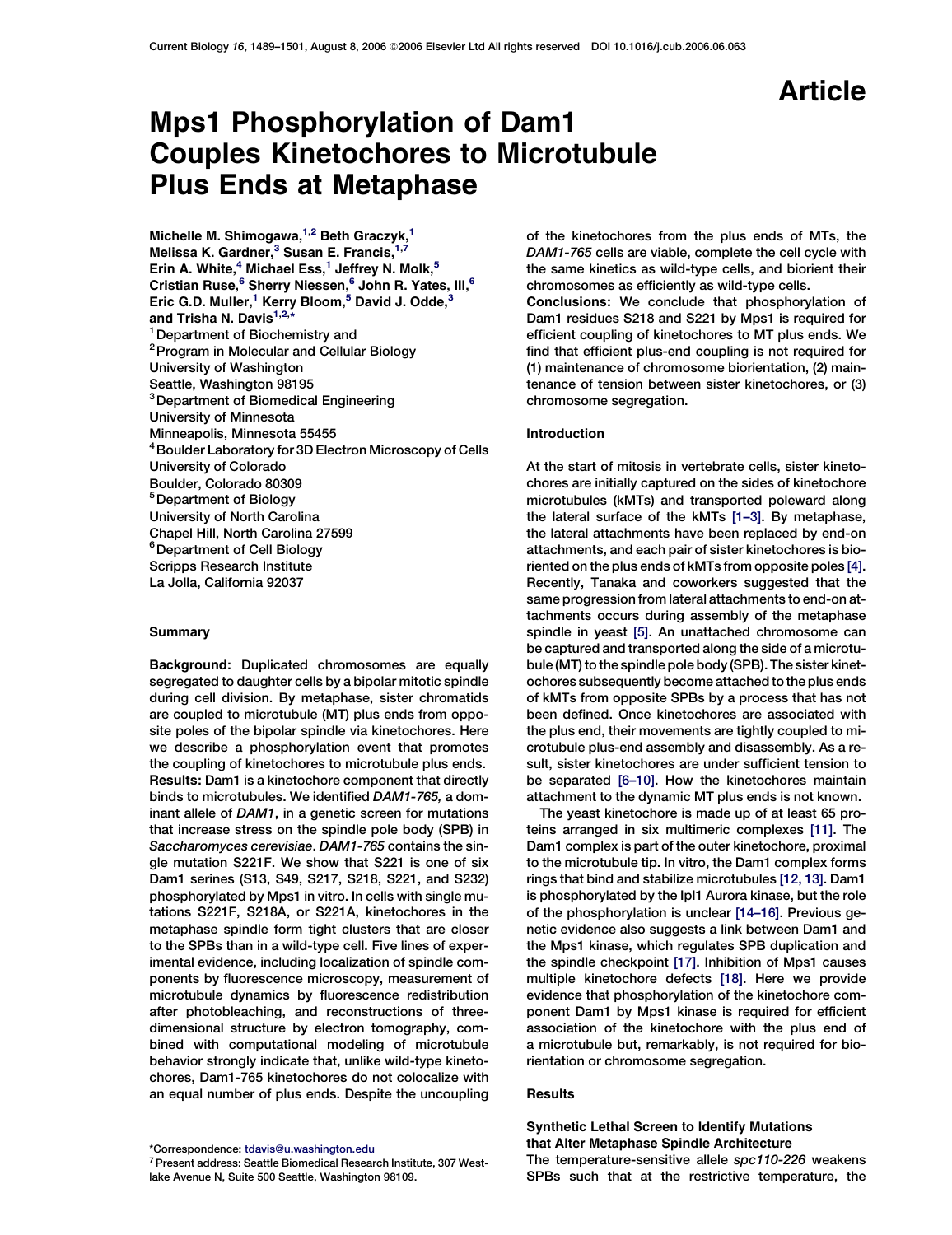tension established during biorientation of sister chromatids causes SPBs to delaminate [\[19\]](#page-11-0). We reasoned that mutations that alter metaphase spindle architecture, and thereby increase stress on the SPB, would delaminate the weakened spc110-226 SPB even under permissive conditions and therefore be lethal or toxic to spc110-226 cells. We performed a synthetic lethal screen with spc110-226 as described in the [Experimen](#page-10-0)[tal Procedures](#page-10-0) and identified the allele DAM1-765. DAM1-765 is dominant because a diploid cell with the genotype DAM1-765/DAM1,spc110-226/spc110-226 is not viable at  $30^{\circ}$ C unless provided with a wild-type copy of SPC110 on a plasmid. DAM1-765 contains a single mutation C662T, resulting in the corresponding change in Dam1 of S221F.

# S221 Is Phosphorylated In Vitro by Mps1, Not Ipl1

Dam1 is a substrate for the Ipl1 kinase, and DAM1 displays genetic interactions with MPS1 [\[14, 17, 20\].](#page-11-0) To test whether S221 is a site of phosphorylation, we phosphorylated recombinant glutathione S-transferase (GST)- Dam1 with either recombinant GST-Ipl1 or GST-Mps1 purified from yeast and identified the sites of phosphorylation by mass spectrometric analysis. In agreement with published results [\[14\],](#page-11-0) Ipl1 phosphorylated Dam1 residues S20, S265, and S292 [\(Table S1](#page-10-0) in the [Supplemental](#page-10-0) [Data](#page-10-0) available with this article online). We did not detect phosphorylation by Ipl1 on S221, and S221 does not fall in an Ipl1 consensus site. In contrast, Mps1 phosphorylated S221 and five other residues (S13, S49, S217, S218, and S232) ([Table S1\)](#page-10-0). When Dam1-765 was phosphorylated by Ipl1 or Mps1 and then analyzed by mass spectrometric analysis, the phosphorylation pattern was very similar to that observed for Dam1, with the exception of S221 [\(Table S1\)](#page-10-0). In conclusion, S221, the residue mutated in the DAM1-765 allele, is a site of phosphorylation for the Mps1 kinase and not the Ipl1 kinase in vitro.

## The Dam1 Complex Forms in DAM1-765 Mutant Cells

Dam1 is part of a complex comprising ten different proteins. To determine whether the mutation S221F in Dam1-765 alters the composition of the Dam1 complex, we purified the Dam1 complex from mutant and wildtype cells by using Dad1-TAP (TAP, tandem affinity purification) and analyzed the complex by mass spectrometry. In two different purifications, the complex purified from DAM1-765 cells contained all the known components ([Table S2](#page-10-0)). Thus, the mutation does not alter the protein composition of the decaprotein complex.

## Kinetochores Biorient in DAM1-765 Mutant Cells

DAM1-765 is synthetically lethal with spc110-226 but does not cause slow growth or temperature sensitivity in combination with wild-type SPC110 ([Figures 1](#page-2-0)A and 1B and [Table S3](#page-10-0)). DAM1-765,SPC110 cells complete the cell cycle with wild-type kinetics [\(Figure 1](#page-2-0)C). The growth of the DAM1-765 strain is not dependent on the Mad1 checkpoint. A diploid strain heterozygous for both DAM1-765 and mad1 $\Delta$  (MSY141) was sporulated, and 12 tetrads were dissected. All 12 tetrads contained four viable spores. Eleven viable spores carried both DAM1-765 and mad1 $\Delta$ . Analysis of strains containing a single pair of tagged centromeres revealed that a DAM1-765 strain biorients its chromosomes as

efficiently as a wild-type strain (72%) when arrested in metaphase [\(Figure 1D](#page-2-0)).

## Dam1-765 Remains Localized at the Kinetochore, but Kinetochores Cluster Closer to the SPBs

Although bioriented, the kinetochores in DAM1-765 cells are not in a wild-type position. Observation of DAM1-765 metaphase spindles via fluorescently tagged kinetochores (Nuf2-Venus) and SPBs (Spc97- CFP [CFP, cyan fluorescent protein]) revealed that the spindles are shorter and that the kinetochores are tightly clustered closer to the SPBs than in wild-type metaphase spindles [\(Figure 2](#page-3-0)A and [Table 1](#page-4-0)). On average, kinetochores in DAM1-765 cells cluster 0.10  $\pm$  0.03  $\mu$ m from the SPBs, as opposed to 0.25  $\pm$  0.06  $\mu$ m in wild-type cells. A different set of tags for monitoring the kinetochores and SPBs (Ndc10-YFP [YFP, yellow fluorescent protein] and Spc29-CFP) also revealed short spindles with kinetochores clustered nearer to the SPBs in DAM1-765 cells (our unpublished data).

Colocalization of Dam1-765-CFP and Nuf2-Venus shows the kinetochore localization of Dam1 is maintained in the mutant ([Figures 2](#page-3-0)B and 2C). Small amounts of Dam1 localize along the spindle in both mutant and wild-type cells, as noted previously [\[21\].](#page-11-0) In conclusion, the DAM1-765 kinetochores contain all examined kinetochore components (Ndc10, Nuf2, and Dam1-765) and cluster closer to the SPBs than in a wild-type cell.

To understand why aberrant clustering of kinetochores might be toxic to an spc110-226 mutant, we measured the distance between the kinetochore clusters in mutant and wild-type cells [\(Table 1\)](#page-4-0). The kinetochores are stretched to approximately 0.9  $\mu$ m apart in DAM1-765 cells, whereas in wild-type cells the kinetochores are only 0.74  $\mu$ m apart [\(Table 1](#page-4-0)). We propose that the extra force required to increase the separation between sister kinetochores creates additional strain that the weakened spc110-226 SPBs cannot tolerate.

# Mutation of Two Phosphorylation Sites, S218 or S221, Reproduces the DAM1-765 Kinetochore Arrangement

We mutated each of the Mps1 sites of phosphorylation in Dam1 and tested for synthetic lethality with the spc110- 226 allele. Only mutations in Dam1 residues S218 and S221 have a synthetic phenotype with spc110-226 [\(Figures 1](#page-2-0)A and 1B and [Table S3](#page-10-0)). Single mutations S218A or S221A are lethal at  $32^{\circ}$ C in combination with spc110-226, and combining both mutations with spc110-226 is lethal at all temperatures. The spc110- 226 allele is not synthetically lethal with mutations in the S257, S265, and S292 sites phosphorylated by Ipl1 in Dam1 [\(Table S3](#page-10-0)).

Mutations in the S218 and S221 Mps1 sites of Dam1 do not alter growth in the presence of wild-type SPC110 but do alter the kinetochore arrangement. Mutation S218A causes short spindles and clustering of the kinetochores closer to the SPBs, as do S221A and S221F (DAM1-765) and the double mutant S218A,S221A ([Figure 2A](#page-3-0) and [Table 1](#page-4-0)). S218D and S221D cause a similar phenotype and are synthetically lethal with spc110-226 ([Table S3](#page-10-0)). In contrast, S217A is not synthetically lethal with spc110-226 and retains a wild-type metaphase arrangement with kinetochores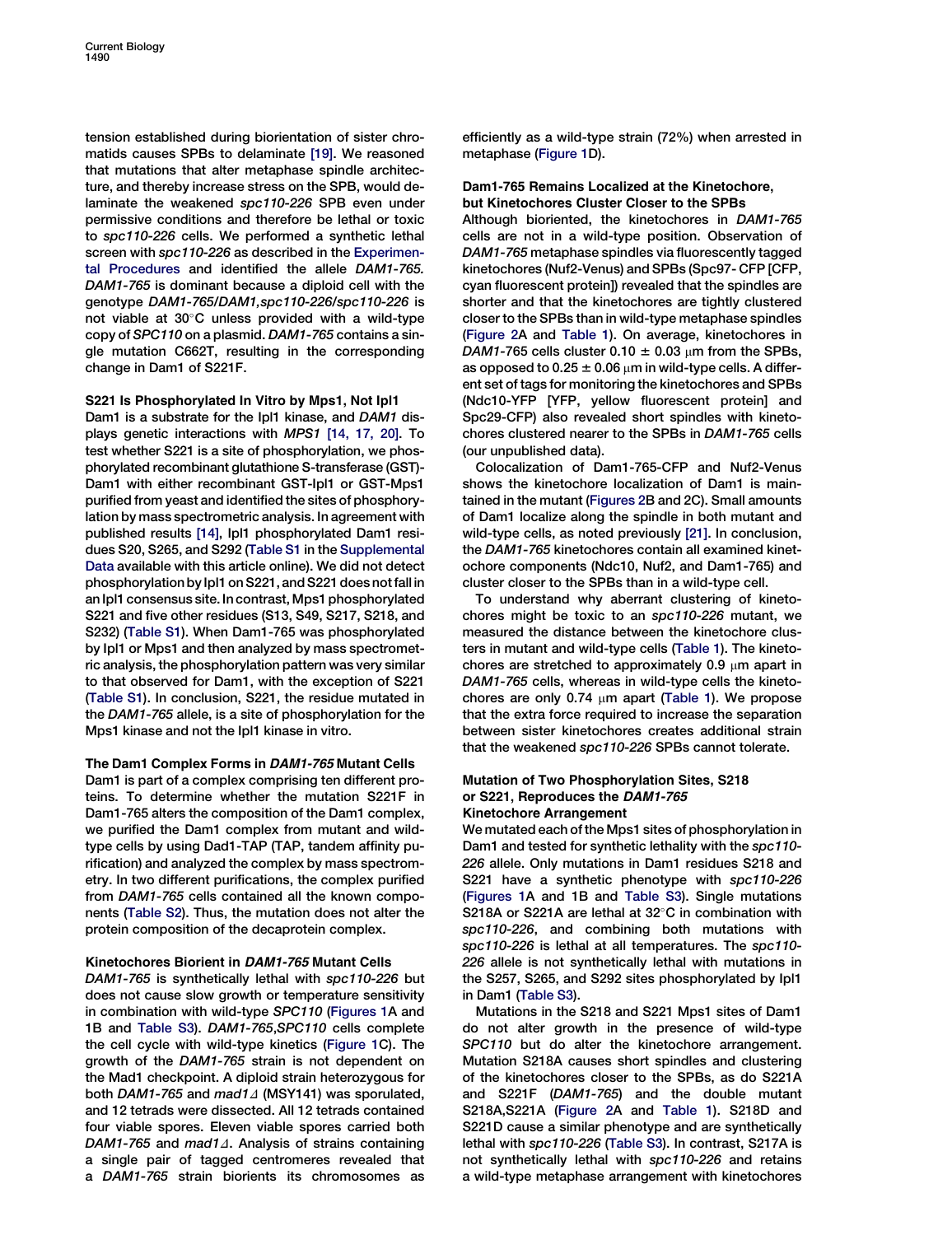<span id="page-2-0"></span>

clustered at the quarter spindle ([Table 1](#page-4-0) and [Figure 2A](#page-3-0); also [Table S3\)](#page-10-0). Thus, DAM1 mutations that cluster the kinetochores next to the SPBs are synthetically lethal with spc110-226.

## Models for DAM1-765 Spindle Organization

The kinetochore distribution in the DAM1-765 mutant differs significantly from the distribution in wild-type cells. We used mathematical modeling coupled with experimental observations to determine the microtubule organization responsible for generating this unusual kinetochore distribution. Two models are presented in detail [\(Figure 3](#page-5-0)A). The two models differ in the proposed relationship between the location of the kinetochores and the position of the microtubule plus ends in the DAM1-765 mutant. The first, the short-kMT model, represents the simplest explanation for the kinetochore distribution. In the short-kMT model, the number and organization of microtubules remain unchanged from wild-type spindles, but the kMTs are shorter and keep the kinetochores close to the SPBs. In addition, kinetochores are assumed to be associated with the plus ends of the kMTs, as in wild-type cells. This constraint is removed in the random-length MT model. In this model, there is a random distribution of microtubule lengths, which range from 0 nm to 1000 nm (the length of the spindle), and the kinetochores are not attached to the plus ends of the microtubules. We show below that tomography of the spindle architecture supports a qualified version of the random-length MT model.

## Figure 1. Growth of DAM1 Mutants in the Presence and Absence of the spc110-226 Allele

(A and B) Growth of DAM1 mutants in the presence of SPC110 (A) or spc110-226 (B). Cultures were grown in YPD at  $21^{\circ}$ C, sonicated, and diluted to  $1 \times 10^6$  cfu/ml. Aliquots  $(3 \mu)$  of the culture and 5-fold serial dilutions were plated on YPD and incubated at the indicated temperature for 2 days. The strains are given in lines 5, 6, 13, 14, 17, 18, and 21-23 of [Table S5.](#page-10-0)

(C) DAM1-765 does not delay progression through the cell cycle. DAM1-765, SPC110 (open symbols, BGY12-3A) and DAM1, SPC110 (closed symbols, BGY13-6D) were synchronized in G1 by treatment with  $\alpha$ -factor as described [\[19\]](#page-11-0) and released into YPD at 30°C. Samples were removed at the times shown, fixed in 3.7% formaldehyde, and analyzed by phase-contrast microscopy. Small bud, cells that have budded; Med. Bud, cells that have a medium-sized bud or larger: Mother bud, cells in which the mother cell or both mother and daughter cell have budded. (D) Biorientation occurs efficiently in DAM1- 765 cells. DAM1-765, SPC110 (MSY103- 19D), and DAM1, SPC110 (MSY105-29A) strains containing  $cdc26\Delta$  and a tagged CEN8 were arrested in metaphase by a shift to  $37^{\circ}$ C for 4 hr, fixed in 3.7% formaldehyde, and imaged. Representative images are shown. Seventy-two percent of DAM1 and DAM1-765 cells contained separated sister centromeres. The scale bar represents 1  $\mu$ m.

## Simulations of Kinetochore Distribution

Gardner and coworkers have developed a model that can account for the steady-state arrangement of kinetochores at metaphase by simulating the dynamic behavior of kMTs in wild-type yeast cells. The behavior of microtubules can be described by a set of parameters that include the four parameters of dynamic instability: (1) the velocity of growth ( $V_g$ , in  $\mu$ m/min), (2) the velocity of shortening ( $V_s$ , in  $\mu$ m/min), (3) the frequency of catastrophe  $(k_c)$  (a switch from the growing phase to the depolymerizing phase), and (4) the frequency of rescue  $(k<sub>r</sub>)$  (a switch from the depolymerizing phase to the growing phase). Simulation of the experimentally observed organization of wild-type metaphase spindles requires a spatial gradient that increases the frequency of kMT catastrophe near the spindle equator and the ability of increased tension between sister kinetochores to promote rescue of the kMTs [\[7\].](#page-11-0) We found that the experimentally observed kinetochore distribution in our wildtype strain could be simulated with parameters similar to those previously published, even though the kinetochore marker, SPB marker, and strain background were all different than in the previously published analysis [\(Figure 3](#page-5-0)B).

We then tested whether the short-kMT model could simulate the observed DAM1-765 kinetochore arrangement. Wild-type spindles contain 16 kMTs and approximately 4 interpolar microtubules from each SPB, with the kinetochores attached to the plus ends of the kMTs. If these assumptions are maintained, the kinetochore distribution of the DAM1-765 mutant could be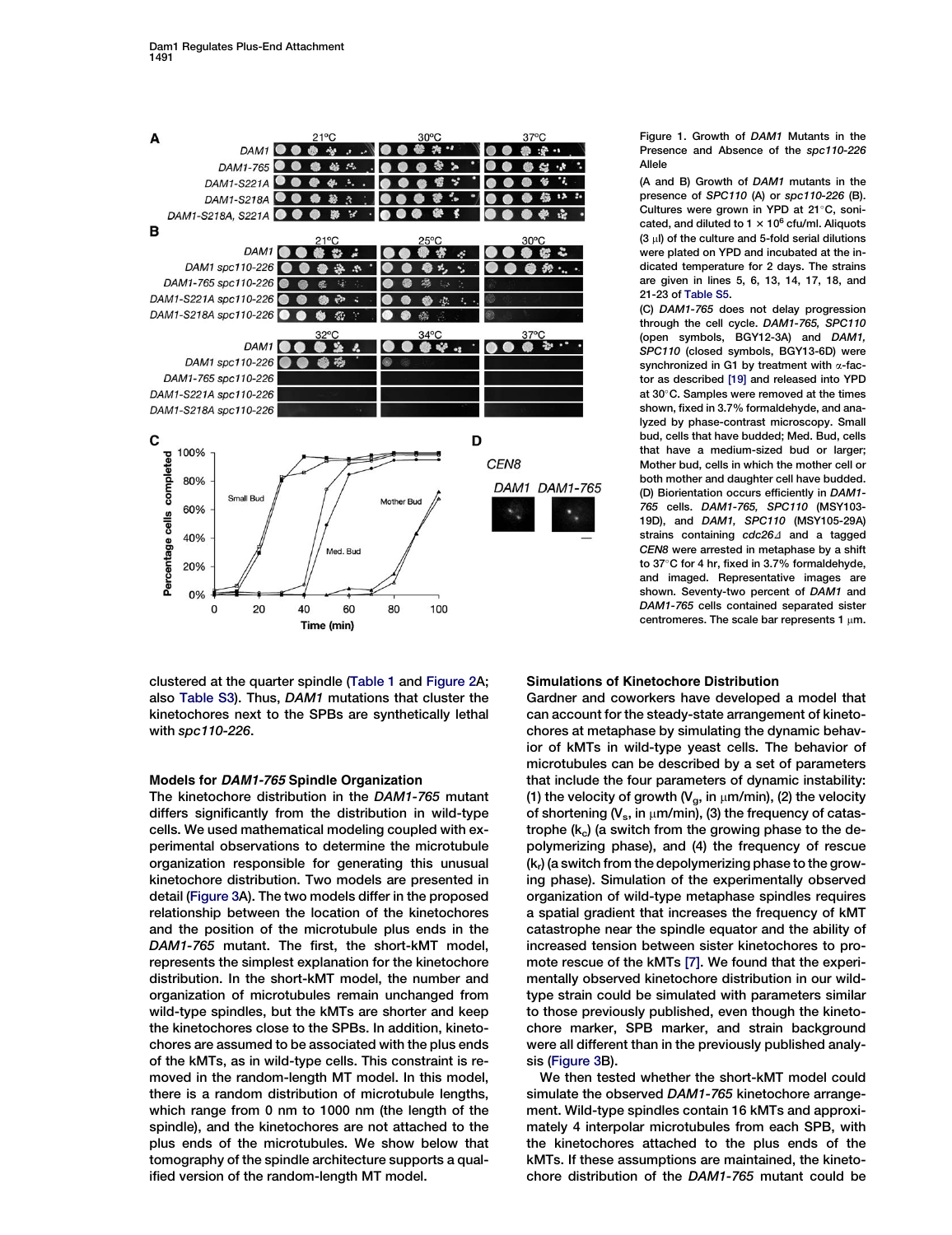<span id="page-3-0"></span>

## Figure 2. Kinetochore Distribution in DAM1 Mutants

(A) The distribution of kinetochore fluorescence was measured in metaphase spindles of strains labeled with Spc97-CFP and Nuf2-Venus as described in the [Experimental Procedures](#page-10-0). In each panel a sample image of the strain is shown with Spc97-CFP (red) and Nuf2-Venus (green). Spindle position 0.0 is the SPB, and position 0.5 is the spindle equator. The gray curve with open squares in each panel is the wild-type kinetochore distribution for comparison. Strains are listed in lines 33–38 of [Table S5.](#page-10-0)

(B) Dam1-765-CFP (red) colocalizes with Nuf2-Venus (green). Strains MSY79-1C and MSY81-6D were imaged live. The scale bar represents 1 µm. (C) Quantification of the distribution of Dam1-765-CFP (red circles) and Nuf2-Venus (green squares) in metaphase spindles. The average metaphase Nuf2 kinetochore separation in DAM1 and DAM1-765 cells was measured in strains tagged with Spc97-CFP and Nuf2-Venus to be 12 and 14 pixels, respectively [\(Table 1\)](#page-4-0). The distributions of Dam1 or Dam1-765 and Nuf2 were quantified for spindles, imaged as in (B), that displayed the specified average Nuf2 separations. The distributions of Dam1 or Dam1-765 and Nuf2 were measured along the axis joining the two peaks of Nuf2 to endpoints that extend past the ends of the spindle to a final length of 28 pixels. Background was subtracted. The error bars represent the standard error of the mean.

simulated by a constant high catastrophe frequency and low rescue frequency [\(Figure 3](#page-5-0)B and [Table S4\)](#page-10-0).

# Tubulin Fluorescence in DAM1-765 Cells Is Constant across the Middle of the Spindle

Although the short-kMT model can correctly simulate the observed positions of the kinetochores, the randomlength MT model better describes the experimentally observed characteristics of microtubule distribution and

dynamics. The short-kMT model produces a tubulin distribution with tufts [\(Figure 3C](#page-5-0)). In contrast, experimentally observed GFP-Tub1 fluorescence is evenly distributed across the middle of the DAM1-765 spindles with no apparent tufts of tubulin ([Figure 3](#page-5-0)C). Therefore, the short-kMT model is inconsistent with the observed tubulin distribution.

The relatively even distribution of GFP-Tub1 fluorescence is not due to a large increase in the number of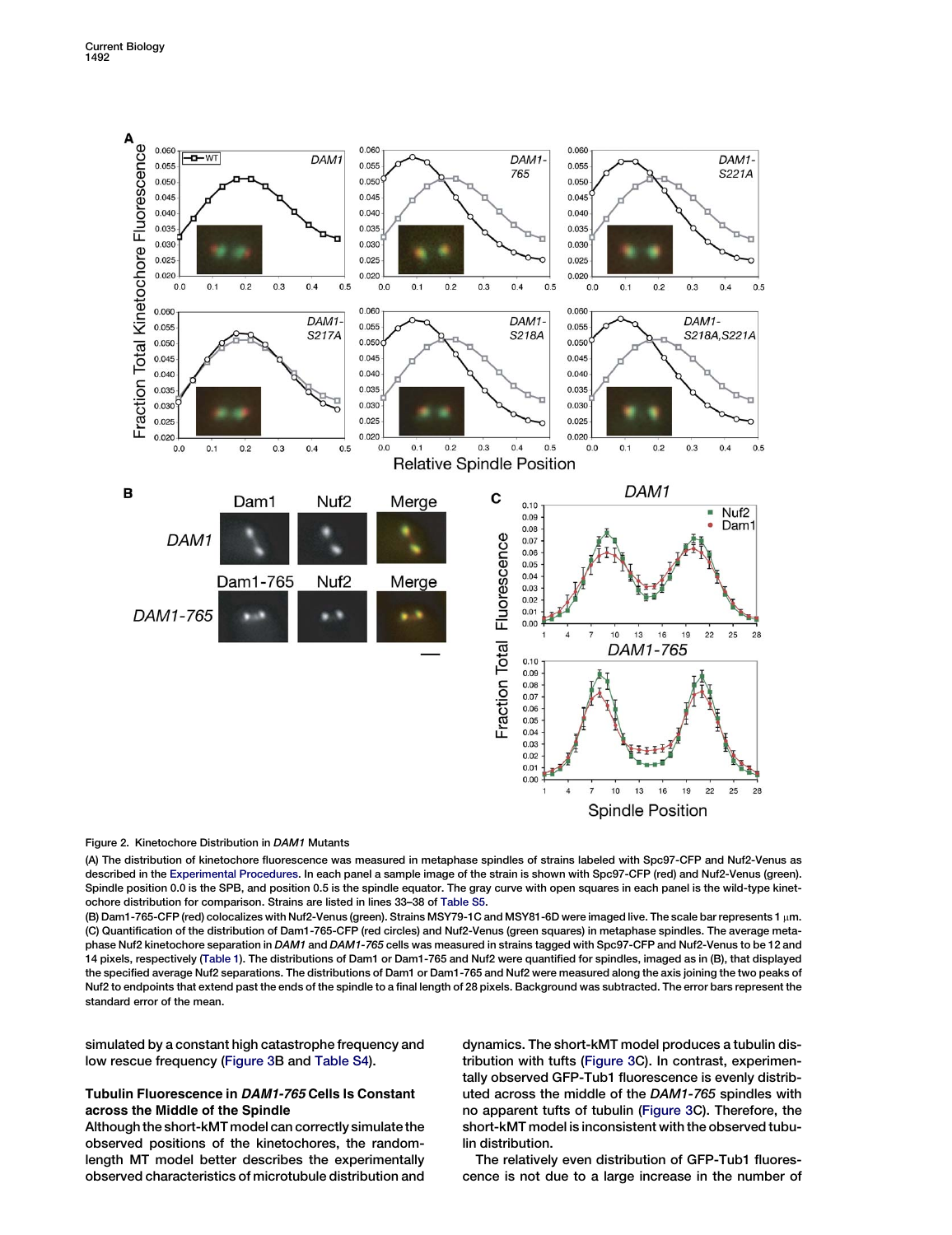<span id="page-4-0"></span>Table 1. Spindle Parameters

| <b>Mutation</b><br>in DAM1 <sup>a</sup> | Total number<br>of Spindles <sup>b</sup> | <b>Mean Spindle</b><br>Length $(\mu m)^c$ | Number of<br>Metaphase Spindles <sup>a</sup> | Mean Metaphase<br>Spindle Length $(\mu m)^e$ | <b>Mean Distance</b><br>between<br>Kinetochores $(\mu m)^T$ |
|-----------------------------------------|------------------------------------------|-------------------------------------------|----------------------------------------------|----------------------------------------------|-------------------------------------------------------------|
| <b>WT</b>                               | 175                                      | $1.19 \pm 0.33$                           | 115                                          | $1.25 \pm 0.17$                              | $0.74 \pm 0.24$                                             |
| <b>S217A</b>                            | 116                                      | $1.17 \pm 0.33$                           | 72                                           | $1.28 \pm 0.20$                              | $0.79 \pm 0.20$                                             |
| <b>S218A</b>                            | 193                                      | $0.98 \pm 0.38$                           | 100                                          | $1.11 \pm 0.20$                              | $0.90 \pm 0.19$                                             |
| S221A                                   | 119                                      | $1.09 \pm 0.39$                           | 55                                           | $1.23 \pm 0.18$                              | $0.96 \pm 0.18$                                             |
| S221F                                   | 218                                      | $1.03 \pm 0.41$                           | 108                                          | $1.11 \pm 0.19$                              | $0.90 \pm 0.19$                                             |
| S218A S221A                             | 200                                      | $0.92 \pm 0.39$                           | 81                                           | $1.11 \pm 0.22$                              | $0.90 \pm 0.21$                                             |

<sup>a</sup> Strains are given in [Table S5](#page-10-0), lines 33-38.

**b Total number of budded cells with spindles entirely within the mother cell.** 

 $c$  The mean distance between SPBs labeled with Spc97-CFP in cells with both SPBs in the mother cell. Distance is shown  $\pm$  the standard deviation.

<sup>d</sup> Metaphase spindles were chosen as described in the [Experimental Procedures.](#page-10-0)

<sup>e</sup> Mean distance between SPBs labeled with Spc97-CFP. Only metaphase spindles with clustered kinetochores were measured. Distance is shown  $\pm$  the standard deviation.

 $^{\rm f}$ Mean distance between kinetochore clusters marked with Nuf2-Venus. Only metaphase spindles were measured. Distance is shown  $\pm$  the standard deviation.

interpolar microtubules because mutant and wild-type spindles have similar amounts of total tubulin. We measured the total tubulin fluorescence as described in the [Experimental Procedures](#page-10-0) and found that the mutant spindles have  $1.18 \pm 0.048$ -fold (mean  $\pm$  standard deviation) more tubulin than wild-type spindles of the same length. This result agrees with the tomography presented below.

Disregarding kinetochore position, we sought to find parameters that could simulate the experimentally observed tubulin distribution, which led to the randomlength MT model, in which  $k_c = k_r$  and is not subject to regulation by spatial gradients [\(Table S4\)](#page-10-0). The model produces a random distribution of microtubule lengths that fits the experimental GFP-Tub1 fluorescence ([Fig](#page-5-0)[ures 3A](#page-5-0) and 3C). Reconciling this microtubule distribution with the observed position of kinetochores requires kinetochore position to be independent of the microtubule plus ends.

# Half-Times of Fluorescence Redistribution after Photobleaching of GFP-Tub1 Are Constant along the DAM1-765 Spindle

A random distribution of microtubule lengths implies a random distribution of microtubule plus ends. Therefore, we used fluorescence redistribution after photobleaching (FRAP) of GFP-tubulin to look at the positions of the microtubule plus ends in the mutant spindle. The rate of fluorescence redistribution at different positions along the spindle is indicative of the position of microtubule plus ends because FRAP depends on the exchange of tubulin subunits at the plus ends of microtubules; the minus ends are not dynamic [\[22\].](#page-11-0) In wildtype cells the kinetochores are attached to kMT plusend tips, and therefore the fastest redistribution from photobleaching of tubulin occurs where the kinetochores are clustered [\[23\].](#page-11-0) We find the spindles in our wild-type strain also recover GFP-Tub1 fluorescence most quickly at about the quarter spindle, coincident with the peak of kinetochore fluorescence [\(Figures 3B](#page-5-0) and 3D). The average half-time of redistribution at the quarter spindle was  $56 \pm 8$  s, consistent with published values [\[22\]](#page-11-0).

In contrast, FRAP half-times are relatively constant across DAM1-765 spindles. Although kinetochore fluorescence is clearly concentrated near the SPBs, there is no corresponding decrease in FRAP half-time, which would be expected if microtubule plus ends were also concentrated near the SPBs ([Figures 3B](#page-5-0) and 3D). The constant rate of redistribution across the spindle suggests that microtubule tips are not concentrated at any point along the spindle. Like the GFP-tubulin fluorescence, the pattern of FRAP half-times by spindle position cannot be explained by the short-kMT model but can be simulated by the random-length MT model [\(Figure 3D](#page-5-0)).

# Kinetochore Distribution Does Not Correlate with the Distribution of a Microtubule Plus-End Binding Protein in DAM1-765 Cells

Neither the distribution of tubulin fluorescence nor the FRAP rates by spindle position indicated a collection of short kMTs able to attach kinetochores to nearby SPBs in DAM1-765 cells. Both methods rely on the distribution of GFP-Tub1, which is incorporated along the length of microtubules. To look at plus ends directly, we compared the localization of Bik1-3xGFP to the localization of kinetochores labeled with Nuf2-Cherry. Bik1 is a microtubule plus-end-tracking protein that localizes to the plus ends of both polymerizing and depolymerizing microtubules in the cytoplasm, with small amounts along the microtubule lattice [\[24\]](#page-11-0). Bik1 is also associated with kinetochores and affects kMT dynamics [\[25, 26\]](#page-11-0).

We quantified the localization of Bik1-3xGFP relative to Nuf2-Cherry in wild-type and mutant spindles. Timelapse images of representative cells are shown in [Fig](#page-6-0)[ures 4A](#page-6-0) and 4B. In wild-type cells, Bik1 concentrates at the kinetochores, or just poleward to the kinetochores, with small amounts of fluorescence along the spindle between kinetochores. Seventy-six percent of wild-type spindles ( $n = 56$ ) contained two peaks of Bik1 fluorescence ([Figure 4](#page-6-0)C). The peaks of Bik1 fluorescence overlapped with both peaks of kinetochore fluorescence and were slightly shifted toward the poles, reflecting Bik1 localization to the plus ends of interpolar microtubules. In addition, half of the spindles with two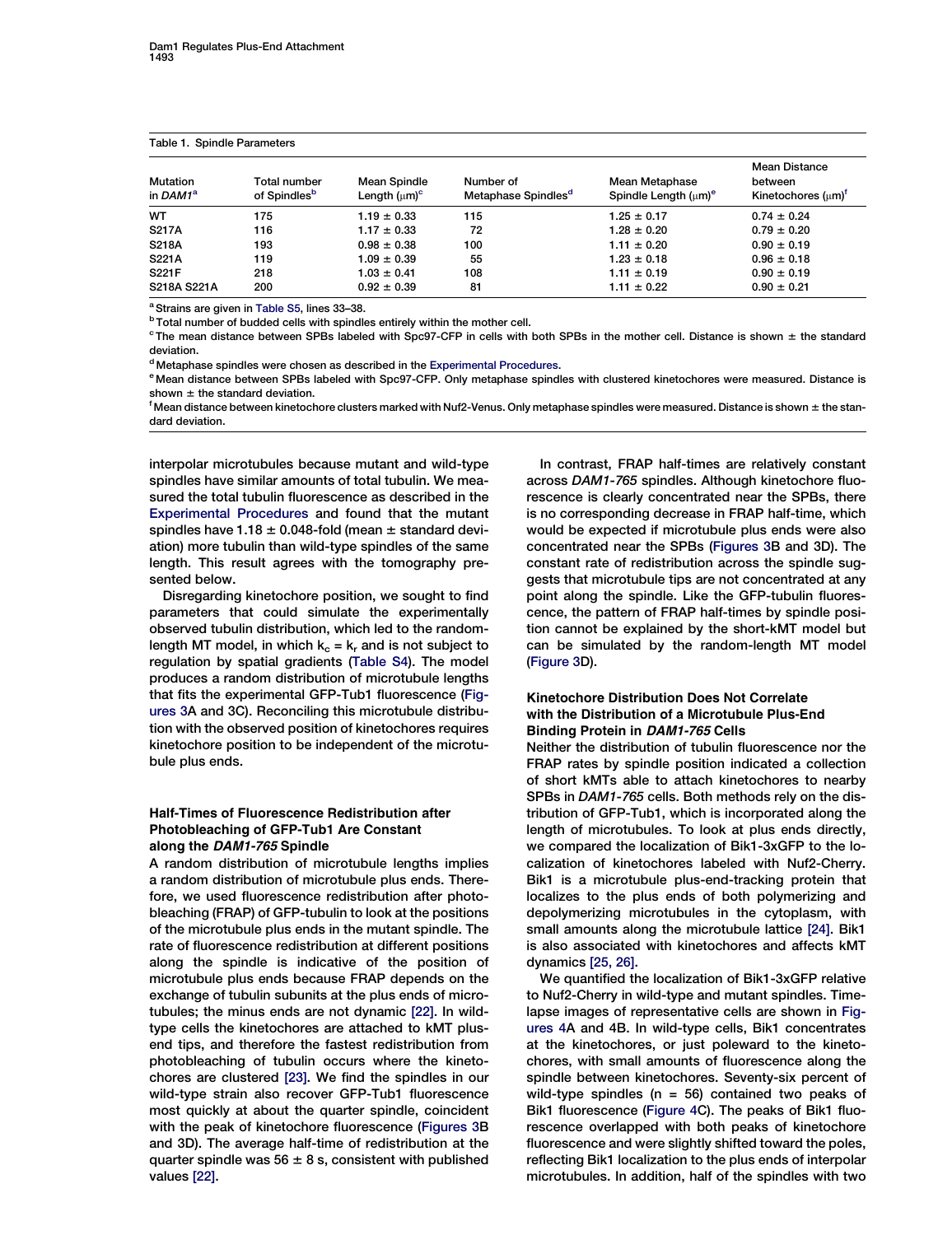<span id="page-5-0"></span>



(A) Schematics depicting the organization of wild-type spindles, the short-kMT model for DAM1-765, and the random-length MT model for DAM1-765. Each green line represents two microtubules. Each circle represents two kinetochores. The wild-type and short-kMT models contain 32 kinetochore microtubules connecting kinetochores to SPBs (16 from each pole) and eight interpolar microtubules (four from each pole) and are derived from [\[6, 47\].](#page-11-0) The random-length MT model contains 32 microtubules and assumes that kinetochores are uncoupled from plus ends. In panels (B)–(D), the graphs are ordered from left to right as labeled at the top: wild-type, short-kMT model, and random-length MT model.

(B) The distribution of kinetochore fluorescence can be computationally simulated. The curves show quantification of the kinetochore fluorescence distribution from experimental (closed squares) and simulated (open circles) images. The distribution of kinetochore fluorescence was measured for strains MSY107-5D (wild-type) and MSY108-8B (DAM1-765) containing Nuf2-GFP and Spc110-Cherry. Metaphase spindles were chosen as described [\[7\].](#page-11-0) kMT dynamics were simulated as described in the [Experimental Procedures](#page-10-0) for wild-type control spindles with only minor adjustments to the parameters used in previous work [\[7\]](#page-11-0). The gradient in the catastrophe frequency and the tension-dependent rescue gradient were the same as in [\[7\]](#page-11-0).  $V_{g} = Vs = 1.5 \mu m/min$ . The distribution of kinetochore fluorescence in DAM1-765 can be simulated by parameters that yield short kMTs [\(Table S4\)](#page-10-0). The standard error of the mean is the size of the symbols (or less).

(C and D) Tubulin fluorescence and FRAP by spindle position in wild-type control spindles were simulated with the same parameters that simulated kinetochore fluorescence in (B). In contrast, the parameters that successfully simulated DAM1-765 kinetochore fluorescence in the shortkMT model in (B) were unable to simulate the experimental tubulin fluorescence or the FRAP by spindle position. Instead, tubulin fluorescence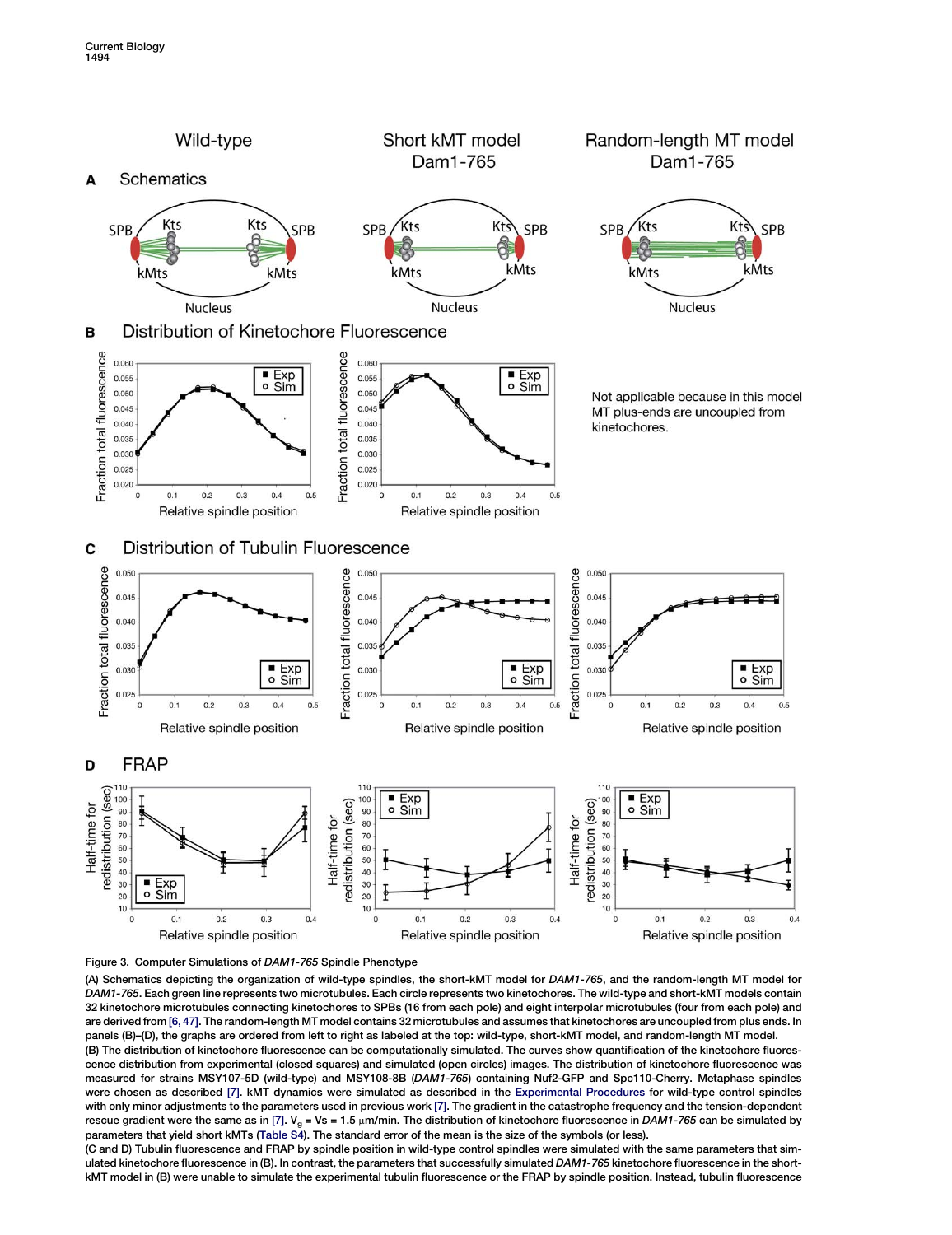<span id="page-6-0"></span>

Figure 4. Bik1 Does Not Colocalize with Kinetochores in DAM1-765 Mutant Spindles

Distribution of Bik1-3xGFP relative to kinetochores (Nuf2-Cherry) in mutant and wild-type cells.

(A) Time-lapse images of a DAM1 cell (strain MSY59). The first two panels, respectively, show Bik1-3xGFP and Nuf2-Cherry alone. Exposures of 0.4 s were taken every 3 s. Red: Nuf2-Cherry. Green: Bik1-3xGFP. n: nuclear Bik1. c: cytoplasmic Bik1. The scale bar represents 1 µm. (B) Time-lapse images of a DAM1-765 cell (strain MSY58) as in (A). The first two panels, respectively, show Bik1-3xGFP and Nuf2-Cherry alone.

Red: Nuf2-Cherry. Green: Bik1-3xGFP. n: nuclear Bik1. c: cytoplasmic Bik1. The scale bar represents 1 µm. (C) Distributions of Bik1-3xGFP (green circles) and Nuf2-Cherry (red squares) were measured in spindles with separated kinetochores. The distributions of Nuf2 and Bik1 were measured along the axis joining the two peaks of Nuf2 to endpoints separated by twice the Nuf2 separation. Background was subtracted. For comparison, all distributions were normalized to a length of 24 pixels. The error bars represent the standard error of the mean.

peaks contained a minor additional peak in the middle of the spindle. Bik1 was also found on the plus ends of cytoplasmic microtubules, as shown previously [\[27\]](#page-11-0).

In contrast, in DAM1-765 cells Bik1-3xGFP fills the center of the spindle and is rarely associated with kinetochores (Figure 4B). When Bik1 fluorescence does overlap with kinetochores, it overlaps with one kinetochore cluster, but not both. In contrast to wild-type, only 22% of the DAM1-765 spindles ( $n = 75$ ) contained two peaks of Bik1 fluorescence. Even in these cells, the location of Bik1 peaks was variable and did not correlate with the location of the kinetochores. The remaining 78% of mutant cells had one broad peak or a flat distribution of Bik1 between the kinetochores. Thus, the localization of Bik1-3xGFP did not reveal a collection of plus ends near the kinetochores in DAM1-765 cells.

## Tomography of the Mutant Spindles

The DAM1-765 spindles have kinetochores clustered near the SPBs, but three different methods (all involving fluorescence microscopy) did not detect a set of 16 short kMTs running from each SPB to the nearby kinetochores. We turned to electron tomography, which provides approximately 40-fold higher resolution than light microscopy, to explore the mutant spindle architecture further. Tomographic reconstructions were built for three spindles with lengths of 0.9-1.0  $\mu$ m ([Figures 5A](#page-7-0), 5B, and 5C). This length was chosen because it is in the middle of the range of DAM1-765 metaphase spindle lengths. The reconstructions showed that each SPB nucleated 15–16 microtubules. The lengths of these microtubules fell into two classes: 3–7 microtubules (average of 4.5/SPB) of less than 100 nm in length and 8–13 microtubules (average of 11/SPB) with a random distribution of lengths from 100 to 1000 nm ([Figure 5D](#page-7-0)). The random-length microtubules were strongly predicted by both the GFP-tubulin distribution and the FRAP results. The short microtubules had an average length of 47  $\pm$ 15 nm. A unified model that reproduces the average numbers and lengths of microtubules from the tomograms can simulate both the distribution of GFP-tubulin and the FRAP results [\(Figures 5](#page-7-0)E and 5F).

Due to the current limitations of electron microscopy, the kinetochores are not visible in tomograms. To address where the kinetochores are positioned, we sought to estimate the position of kinetochores from

and FRAP data for DAM1-765 were simulated by a set of parameters that produce a random distribution of microtubule lengths (graphs in the right-hand column). The curves show quantification of the tubulin fluorescence distribution or FRAP half-times from experimental images (closed squares) and simulated images (open circles). The distribution of tubulin fluorescence was measured for strains MSY97-64B (wild-type) and MSY98-3A (DAM1-765) containing GFP-Tub1 and Spc110-Cherry. FRAP was performed on strains BGY1-12B (wild-type) and BGY2-1D (DAM1-765) as described [\[23, 48\].](#page-11-0) The time to half-maximal redistribution was calculated for the bleached half spindle at intervals along the length of the spindle as described [\[23\]](#page-11-0). The standard error of the mean in (C) is the size of the symbols (or less). The error bars shown in (D) represent the standard deviation.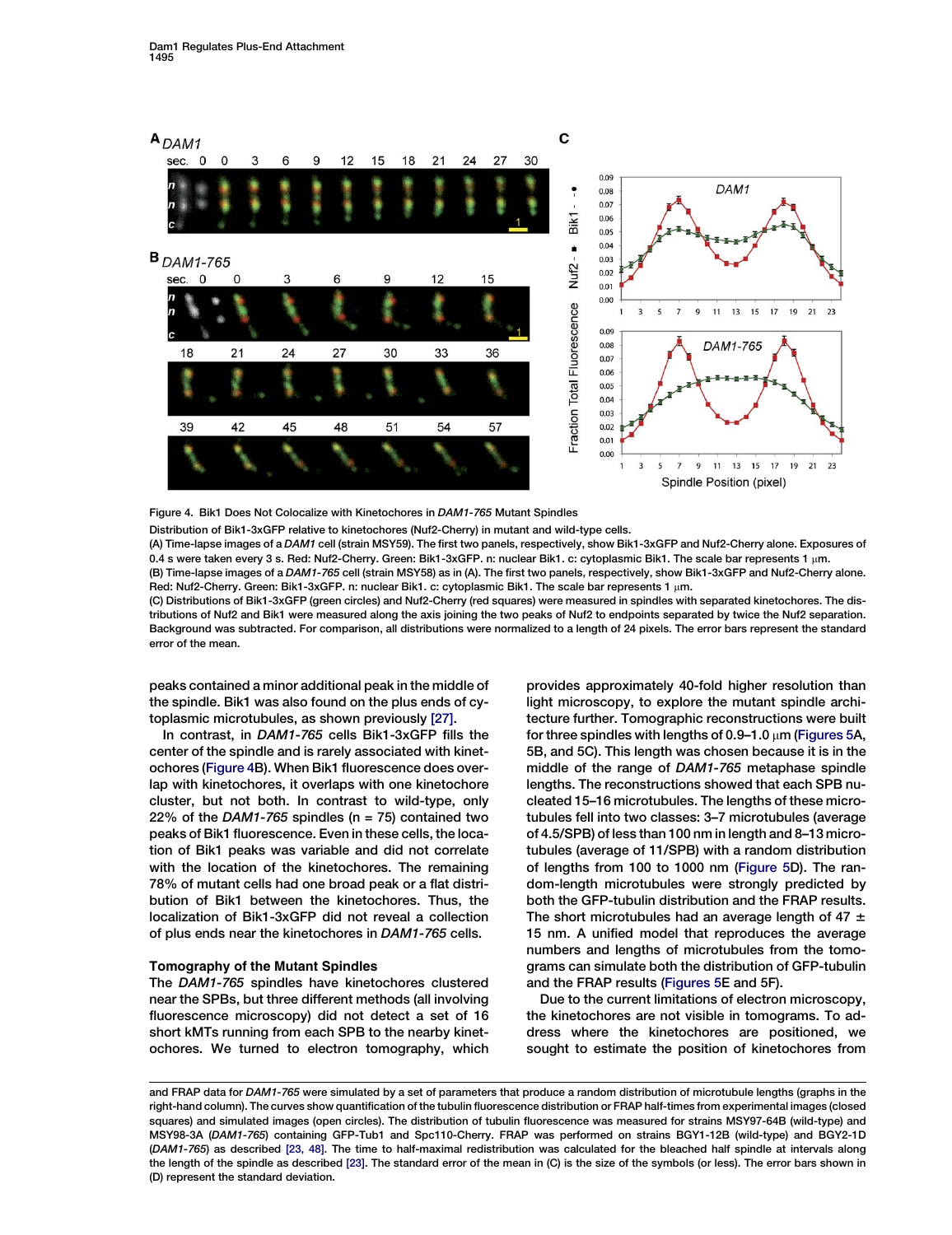<span id="page-7-0"></span>

Figure 5. Tomographic Reconstructions of DAM1-765 Spindles Electron tomography of strain SFY144 (DAM1-765) was performed. Models of tomographic reconstructions of three spindles are shown (A, B, and C). Microtubules are shown as cylinders. Flared plus ends

fluorescence microscopy by using the minus ends of microtubules as a reference point. Although the resolution of light microscopy is limited, one can estimate distances by measuring the separation between centroids of two different colors of fluorescence [\[28\].](#page-11-0) As a control, we measured the separation between the N and C termini of Spc110 in a wild-type YFP-Spc110-CFP strain (EMY173). The C terminus of Spc110 is anchored in the central plaque of the SPB, and the N terminus interacts with the  $\gamma$ -tubulin complex at the minus ends of microtubules [\[29–31\].](#page-11-0) Thus, the distance between Spc110 termini is directly comparable to the separation between the central plaque of the SPB and the minus ends of microtubules in tomograms. The distance measured between centroids was  $50 \pm 21$  nm, which agrees well with the 60  $\pm$  15 nm measured in our tomograms and the 60–75 nm reported previously [\[32, 33\].](#page-11-0)

To estimate the position of kinetochores in the mutant, we compared the localization of the N terminus of Spc110 and Dam1-765. The N terminus of Spc110 interacts directly with the  $\gamma$ -tubulin complex at the minus end of the microtubules [\[30, 31\],](#page-11-0) and Dam1 binds the kinetochore to the microtubule [\[34\]](#page-11-0). The N terminus of Spc110 tagged with CFP is readily resolved from the C terminus of Dam1-765 tagged with YFP by light microscopy ([Fig](#page-8-0)[ure 6\)](#page-8-0). We measured the distance between centroids of CFP-Spc110 and Dam1-765-YFP fluorescence to be 75 nm  $\pm$  24 nm, suggesting that on average, kinetochores are 75 nm away from the minus ends of microtubules.

Although all evidence presented so far argues against the short-kMT model, we explored whether there might be 11 additional short microtubules (to make the requisite total of 16 short kMTs) that were present in the mutant spindles but that were not detected in the tomographic reconstructions. First, we measured the sizes of the SPBs in the mutant spindles. SPB size correlates with the number of MTs nucleated [\[35\]](#page-11-0). If the mutant SPBs were nucleating 11 more microtubules than the 16 microtubules found, we would expect the SPBs to be larger than wild-type SPBs, which nucleate approximately 20 microtubules. Instead, the six mutant SPBs in the tomograms were 104  $\pm$  15 nm in diameter, which is in good agreement with the 100 nm reported for the diameter of wild-type haploid SPBs [\[36\].](#page-11-0) Second, we measured the microtubule density near the SPBs in mutant and wild-type spindles as described in the [Ex](#page-10-0)[perimental Procedures](#page-10-0). If the SPBs were nucleating 11 additional undetected microtubules, we would expect the detected microtubules to be less densely packed

are marked by spheres. SPBs are shown as flat blue disks. The scale bar represents 100 nm. Movies of these models are given in the [Supplemental Data.](#page-10-0)

<sup>(</sup>D) The lengths of microtubules between 100 and 1000 nm are randomly distributed, as shown in a cumulative distribution plot of microtubule lengths in the three spindles. The distribution of microtubule lengths between 100 and 1000 nm shows a good fit to the predicted plot for a random distribution of microtubule lengths (solid line).

<sup>(</sup>E and F) The distribution of tubulin fluorescence (E) or FRAP by spindle position (F) was predicted for spindles with the same distribution of microtubule lengths as found in the tomographic reconstructions. Open circles represent simulated data, and closed squares represent experimental data. The error bars represent the standard deviation.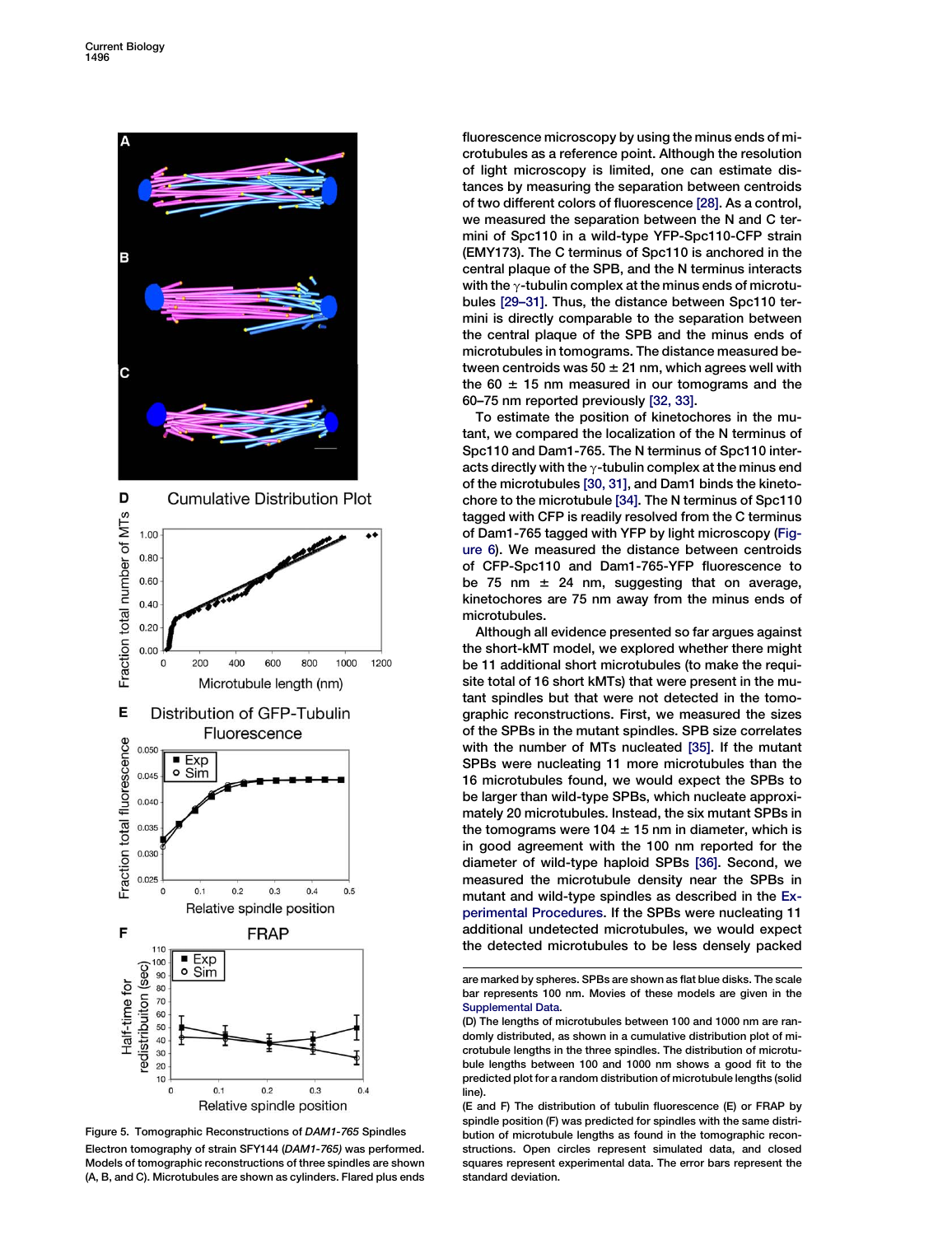<span id="page-8-0"></span>

Figure 6. Kinetochore Position Relative to Microtubule Minus Ends (A) Two examples of images of live MSY147-9C cells in which Spc110 is tagged with CFP on the N terminus and Dam1-765 is tagged with YFP on the C terminus. The scale bar represents 1  $\mu$ m. (B) Quantification of the distribution of YFP-Spc110 (green circles) and Dam1-765-CFP (red squares) in metaphase spindles. The average distributions for metaphase spindles of a single length are shown. The distributions of Spc110 and Dam1-765 were measured along the axis joining the two peaks of Spc110 to endpoints that extend 50% of the spindle length past each SPB. The error bars represent the standard error of the mean.

than in wild-type spindles to leave room for the undetected microtubules. Instead, the average microtubule density near the mutant SPBs was 660  $\pm$  83 microtubules/ $\mu$ m<sup>2</sup>, which is close to the 731  $\pm$  53 microtubules/ $\mu$ m<sup>2</sup> measured near wild-type SPBs. One additional microtubule per SPB would increase the density to wild-type levels.

In conclusion, a collection of 16 short kMTs was not detected by any method. The distribution of GFP-tubulin fluorescence and FRAP of GFP-tubulin did not reveal the presence of a population of short kMTs. If short kMTs exist, they do not have Bik1 associated with their plus ends. Moreover, 75% of them were not detected by electron tomography, even though our measurements suggest they should be long enough to detect. Finally, the mutant SPBs are nearly the same size as wild-type SPBs; therefore, the microtubules would be packed at  $1.5\times$  the wild-type microtubule density if additional short kMTs were present. We cannot completely rule out the model in which all 16 kinetochores are attached to 16 short kMTs, but the body of results strongly argues against this idea.

# **Discussion**

The Dam1 complex associates with microtubules as a member of the outer kinetochore. Here we show that mutation of either of two Mps1 phosphorylation sites on Dam1 causes the kinetochores to cluster closer to the SPBs. In addition, several lines of evidence suggest that the mutant kinetochores are not stably associated with the plus ends of microtubules at metaphase. First, tubulin is distributed evenly along the spindle, rather than forming tufts as expected if the kinetochores were attached to the plus ends of short kMTs. Second, the rate of GFP-tubulin FRAP is constant across the spindle. Because FRAP occurs at microtubule plus ends, the constant FRAP rate suggests that the plus ends are uniformly distributed along the spindle. Third, the plus-end binding protein Bik1 does not concentrate at the kinetochores. Fourth, tomograms reveal 15–16 microtubules of varying lengths on each SPB of three mutant spindles. The number of microtubules is in principle enough for one microtubule per kinetochore, yet only a few of the microtubules are short enough for their plus ends to coincide with the position of kinetochores. Finally, SPB diameters and MT densities near the SPBs of mutant cells are essentially the same as those of wild-type cells. This result strongly limits the possible number of MTs that are shorter than the detection limit of electron microscopy (approximately 20 nm) to just 1 or 2, instead of the 11 undetected MTs that would be required to be consistent with the short-kMT model.

Given these observations, we conclude that the majority of kinetochores in the Dam1-765 mutant cannot be attached to the plus ends of microtubules at metaphase. We propose that phosphorylation of Dam1 by Mps1 is required for kinetochores to efficiently associate with the plus ends of microtubules.

Kinetochore microtubules in wild-type cells are normally short (about 0.3  $\mu$ m) and do not extend into the center of the spindle [\[6\]](#page-11-0). Because kinetochores are attached to kMT plus ends, the position of kinetochores during metaphase is directly linked to the length of microtubules, and kinetochores cluster about 0.3  $\mu$ m away from each SPB. In contrast, in DAM1-765 cells, a large population of random-length microtubules is readily detected by GFP-tubulin fluorescence, FRAP by spindle position, Bik1 fluorescence, and tomography. Clearly, the majority of the microtubules are not experiencing the positional catastrophe gradient or tension-dependent rescue proposed to regulate kMT dynamics in wild-type yeast cells [\[7\].](#page-11-0) Therefore, Mps1 phosphorylation of Dam1 is critical for controlling microtubule dynamics. We propose that the outer kinetochore complex plays a role not only in attaching the kinetochore to microtubules but also in regulating the length of the kMTs and the overall architecture of the spindle.

In wild-type yeast cells, unattached chromosomes can be captured laterally by a microtubule and moved along the side of the microtubule to the SPB before biorienting [\[5\].](#page-11-0) Lateral attachment requires only the inner and middle kinetochore components. The Dam1 complex is required for the subsequent biorientation. In animal cells, chromosomes are also captured laterally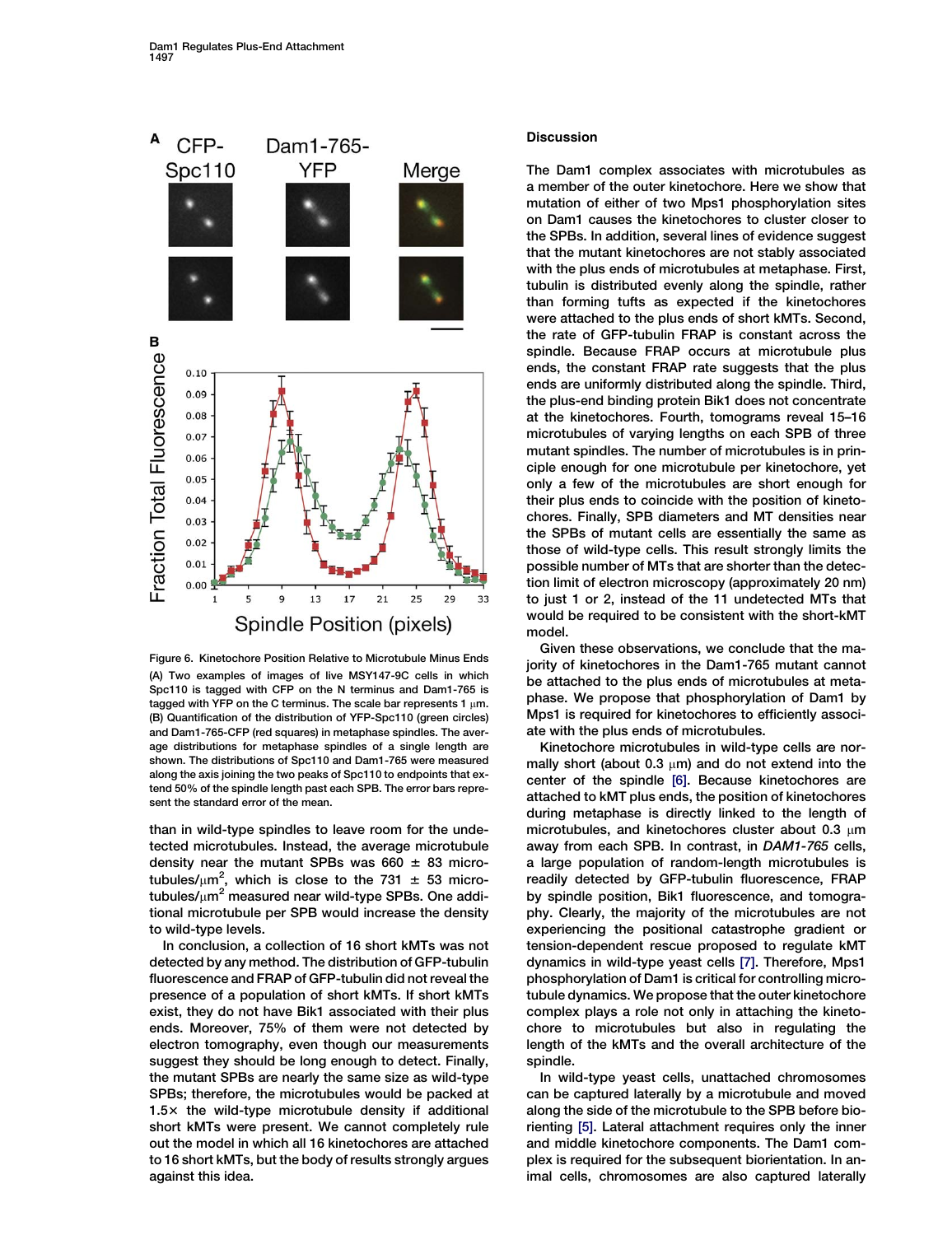and moved poleward. Once they reach the pole, the chromosomes are carried toward the spindle equator along a microtubule attached to a chromosome that is already bioriented at the metaphase plate [\[1, 37\].](#page-10-0)

The steps required to convert a laterally attached chromosome to a plus-end-attached, bioriented chromosome have not been described. Recent experiments in vitro provide a framework for understanding this transition [\[38\]](#page-11-0). Asbury and coworkers showed that recombinant Dam1 complex remains attached to assembling microtubule plus ends even under 0.5–3 pN of tension applied toward the microtubule plus end by an optical trap. In contrast, the complex can be readily disengaged from the plus end by less than 0.4 pN of force pulling back along the microtubule. This asymmetric behavior shows that the recombinant Dam1 complex, which is not phosphorylated, is difficult to pull off the microtubule plus end but relatively easy to slide back along the microtubule.

Combining the Tanaka and Asbury results with our own, we propose the following steps in chromosome attachment: (1) Dam1-independent lateral attachment [\[5\],](#page-11-0) (2) Dam1-dependent microtubule-plus-end attachment comparable to the in vitro situation described above [\[38\]](#page-11-0), and (3) a Dam1-dependent, high-affinity attachment that keeps the kinetochore on the plus end (Figure 7). We hypothesize that phosphorylation of Dam1 on residues S218 and S221 is required for the transition from the lower-affinity plus-end attachment (step 2) to a high-affinity attachment (step 3).

Tomography detected a class of short microtubules among the large population of random-length microtubules. If all the microtubules were of random lengths, we would expect only 1 microtubule/SPB to be less than 100 nm in length. Instead we detected  $4.5 \pm 1.6$  short microtubules/SPB. One explanation for the presence of additional short microtubules is that as a depolymerizing microtubule plus end approaches the kinetochore, a low-affinity attachment to the kinetochore pauses microtubule dynamics before rescue and growth.

Surprisingly, DAM1-765 cells grow with wild-type kinetics, and the sister kinetochores biorient efficiently and are under tension. Although we propose that kinetochores are not stably associated with the plus ends at metaphase, transient plus-end attachment may be sufficient to establish biorientation. Alternatively, poleward movement by microtubule motors may represent a secondary pathway for achieving or maintaining biorientation in the absence of plus-end attachments. The in vitro results from Asbury and coworkers [\[38\]](#page-11-0) suggest that in the DAM1-765 mutant, the 1 pN force generated by a minus-end-directed motor would be more than sufficient to pull a kinetochore off the tip back along the microtubule (Figure 7).

Mps1 has established functions in SPB duplication and in the spindle checkpoint [\[39\].](#page-11-0) Chemical genetics has recently revealed that inactivation of Mps1 disrupts metaphase by causing detached chromosomes and loss of tension between sister centromeres [\[18\]](#page-11-0). In contrast, we find that mutation of a small subset of Mps1 phosphorylation sites on Dam1 leads to a specific metaphase phenotype with kinetochores presumably attached to microtubules, bioriented, and under tension but apparently not stably associated with microtubule



Figure 7. Model for Role of Mps1 Phosphorylation of Dam1 on Residues S218 or S221

In wild-type cells, kinetochores can be captured laterally by a microtubule and transported along the microtubule toward the pole. This Dam1-independent lateral attachment is converted to a Dam1 dependent attachment. When Dam1 is phosphorylated by Mps1 on residues S218 and S221, the kinetochore becomes coupled to the plus end of the microtubule. Coupling of the kinetochore to the plus end restricts the microtubule dynamics of the plus end such that kinetochores stay in their half spindle. In the DAM1-765 mutant, the kinetochore does not efficiently associate with the plus end. The sister kinetochores are still bioriented and maintained under tension. The microtubule dynamics are deregulated such that the microtubules are not uniform in length.

plus ends. Thus, Mps1 may regulate different modes of attachment to microtubules through different sites of phosphorylation. Further support for this concept comes from the work of Zhang and coworkers [\[40\],](#page-11-0) who show that methylation of K233 on Dam1 by the Set1 methyltransferase competes with phosphorylation of nearby serines, one of which (S232) we found to be a site of phosphorylation by Mps1. The phosphorylation state of these sites appears to be important for proper chromosome segregation, implicating another Mps1 site in Dam1 in regulation of spindle function. Ipl1 phosphorylation of Dam1 has been reported to cause detachment of chromosomes from microtubules, although other factors are now known to be required [\[14, 16\].](#page-11-0) Taken together, these results suggest that Mps1 phosphorylation promotes attachment, whereas Ipl1 phosphorylation promotes detachment of the kinetochore from the microtubule.

We propose that phosphorylation of Dam1 provides the molecular switch for coupling kinetochores to the plus ends of kMTs (Figure 7). When attached to a kinetochore, the plus end is subject to regulation that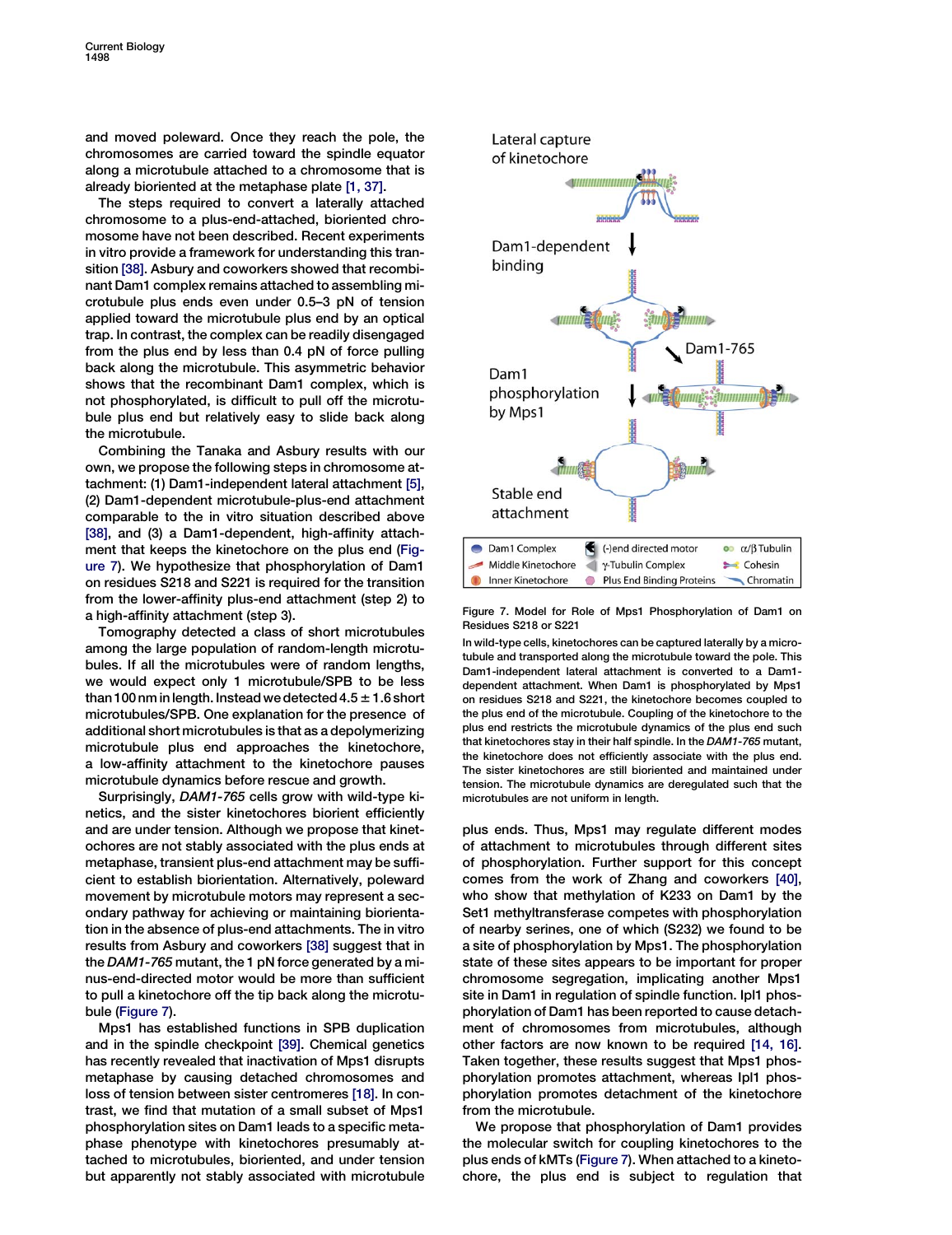<span id="page-10-0"></span>produces a normal metaphase arrangement with both kMT plus ends and kinetochores clustered midway between the pole and the spindle equator. Mutations that prevent phosphorylation of S218 or S221 decouple kinetochores from kMT plus ends, resulting in deregulation of microtubule dynamics. Even in the absence of the ability to maintain stable plus-end attachments, sister kinetochores achieve biorientation and develop tension, and as a result, cells still segregate their chromosomes properly. It will be of great interest to explore the extent to which this mechanism is involved even in cells that are able to make plus-end attachments, as well as the molecular basis for how phosphorylation of the kinetochore regulates the mode of attachment to microtubules.

## Experimental Procedures

#### Media

Medium Sraf-ura is S medium [\[41\]](#page-12-0) containing 0.1 mg/ml tryptophan, 0.1 mg/ml adenine, 0.1% casamino acids, and 3% raffinose. YPD (yeast extract/peptone/dextrose) was described previously [\[42\]](#page-12-0).

#### Strains and Plasmids

Strains are described in Table S5. Bik1-3xGFP was introduced as described [\[24\].](#page-11-0) All other tags were introduced by polymerase chain reaction (PCR) as described [\[43\]](#page-12-0) with plasmids from the Yeast Resource Center and are described at [http://depts.washington.edu/](http://depts.washington.edu/yeastrc) [yeastrc](http://depts.washington.edu/yeastrc) (plasmids and protocols). Plasmids are described in Table S6. Mutations were introduced with a QuikChange site-directed mutagenesis kit (Stratagene).

## Synthetic Lethal Screen

The screen for mutations synthetically lethal with spc110-226 was performed by a plasmid shuffle technique as described [\[44\]](#page-12-0) with strains SFY1 and SFY2. The DAM1 gene was cloned by complementation of the synthetic lethality by the use of a genomic library constructed in the multiple copy vector pGF29 (pRS306 with a 2  $\mu$ m origin of replication). Note that multiple copies of the wild-type gene are able to complement a single copy of the dominant allele, DAM1-765. The synthetically lethal allele was recovered by PCR of genomic DNA from the mutant strain.

## Kinase Assays

Purified recombinant GST-Dam1 and GST-Dam1-765 were phosphorylated in vitro by the use of purified Mps1 kinase or Ipl1 kinase (gift of Sue Biggins). The reactions (100  $\mu$ l) included 50 mM Tris-HCl (pH 7.5), 10 mM MgCl<sub>2</sub>, 0.5 mM dithiothreitol (DTT), 10 mM ATP, 10 mM glutathione, 0.1 mM  $Na<sub>3</sub>VO<sub>4</sub>$ , 5 mM NaF, 10 mM Na azide, 2 mM sodium pyrophosphate, and 10 mM ß-glycerophosphate. Reactions contained 5–10  $\mu$ l kinase and 3  $\mu$ g of either recombinant GST-Dam1 or GST-Dam1-765. Reactions were incubated at 30°C for 90 min. These samples were subjected to analysis by mass spectrometry to identify the sites of phosphorylation.

## Analysis of the Dam1 Complex Purified from Yeast

The Dam1 complex was purified from 16 liters of DAM1 or DAM1-765 yeast cells carrying Dad1-TAP (strains JBY103-4A and JBY102-2C) as described [\[45\]](#page-12-0), except that the following phosphatase inhibitors were included: 50 mM sodium fluoride, 0.8 mM sodium orthovanadate, 10 mM sodium azide, 20 mM sodium pyrophosphate, and 100 mM  $\beta$ -glycerophosphate. The complexes were characterized by MudPIT (multidimensional protein identification technology) analysis as described [\[14\]](#page-11-0).

## Microscopy

Live cells were mounted for microscopy as described [\[19\]](#page-11-0). Images of cells with fluorescent tags on various combinations of SPBs, kinetochores, tubulin, or Bik1 were taken at a single focal plane, binned  $1 \times 1$  with a 100 $\times$ , 1.35 numerical aperture (N.A.) oil objective lens and an Olympus 1X70 inverted fluorescence microscope and

a CoolSnap HQ camera (Photometrics) managed by SoftWorX software. Spindle lengths were measured, and the distribution of kinetochore, tubulin, or Bik1 fluorescence was quantified as previously described [\[46\]](#page-12-0) with software designed to automate the analysis. Wild-type metaphase spindles are those with clustered kinetochores as defined  $[46]$  and ranged from 1.08-1.72  $\mu$ m. The range of spindle lengths that were classified as metaphase spindles in the various DAM1 mutants was determined by shifting the wildtype range based on the relative mean spindle length for all spindles contained in the mother cell. The range for S217A was identical to that of the wild-type. The range for S221A was  $0.96$ -1.59  $\mu$ m. The range for S218A, S221F, and S218A S221A was 0.89-1.53 µm.

Strains with CEN8-lacO, GFP12-lacI12 were imaged in ten 0.2 um z sections with 0.3 s exposures, binned  $1 \times 1$  with a 100 $\times$ , 1.35 N.A. oil objective lens. Large-budded cells with GFP fluorescence only in the mother cell were scored for the presence of separated sister centromeres.

Total tubulin fluorescence per spindle was measured from images taken in six 0.4  $\mu$ m z sections with 0.2 s exposures, binned 1  $\times$  1 with a 100 x, 1.35 N.A. oil objective lens. Image stacks were deconvolved and quick projected into a single section based on maximum intensity prior to quantification of total tubulin fluorescence.

#### Mathematical Modeling

A Monte Carlo technique was used to simulate individual kMTs undergoing dynamic instability with MATLAB (Version 6.0, The Math-Works, Natick, MA) as previously described [\[7, 47\]](#page-11-0). Simulated kinetochore positions were compared to experimentally obtained images of kinetochore bound fluorescence by simulation of the image formation process in fluorescence microscopy [\[46\]](#page-12-0). The following assumptions were made: (1) each kMT is always either growing or shortening, (2) any kMT that completely shortens to its SPB automatically switches into the growth state, whereas any kMT that grows the entire length of the spindle automatically switches into the shortening state, and (3) each kinetochore remains attached to the tip of its microtubule for the duration of the simulation. At specified time points in each simulated experiment, convolving the experimentally determined three-dimensional point-spread function of the microscope described above with the kinetochore and SPB position matrices generated a simulated fluorescence image of the kinetochores [\[46\].](#page-12-0) Convolving the point-spread function of the microscope with tubulin markers along the length of each simulated kMT and interpolar microtubule generated simulated GFP-Tub1 fluorescence images.

#### Supplemental Data

Supplemental Data include three movies, Supplemental Experimental Procedures, and six supplemental tables and are available with this article online at [http://www.current-biology.com/cgi/content/](http://www.current-biology.com/cgi/content/full/16/15/1489/DC1/) [full/16/15/1489/DC1/](http://www.current-biology.com/cgi/content/full/16/15/1489/DC1/).

## Acknowledgments

We thank Sue Biggins, Michelle Jones, and Mark Winey for plasmids and strains and for helpful discussions. We thank Chad Pearson for helpful discussions. We thank Joy Bagley for initial analyses of the Dam1 complex and strains. This work was supported by the National Institute of General Medical Sciences (NIGMS) grant R01GM40506 to T.N.D. and National Center for Research Resources (NCRR) grant P41RR11823 to T.N.D. (for J.R.Y. and E.M.), National Science Foundation Career Award BES9984955 and NIGMS grant R01GM071522 to D.J.O., and NIGMS grant R01GM32238 to K.S.B. NIGMS grant T32GM07270 supported M.M.S. Electron microscopy and E.A.W. were supported by NCRR grant P41RR00592.

Received: September 18, 2005 Revised: June 6, 2006 Accepted: June 22, 2006 Published: August 7, 2006

#### References

1. Rieder, C.L., and Alexander, S.P. (1990). Kinetochores are transported poleward along a single astral microtubule during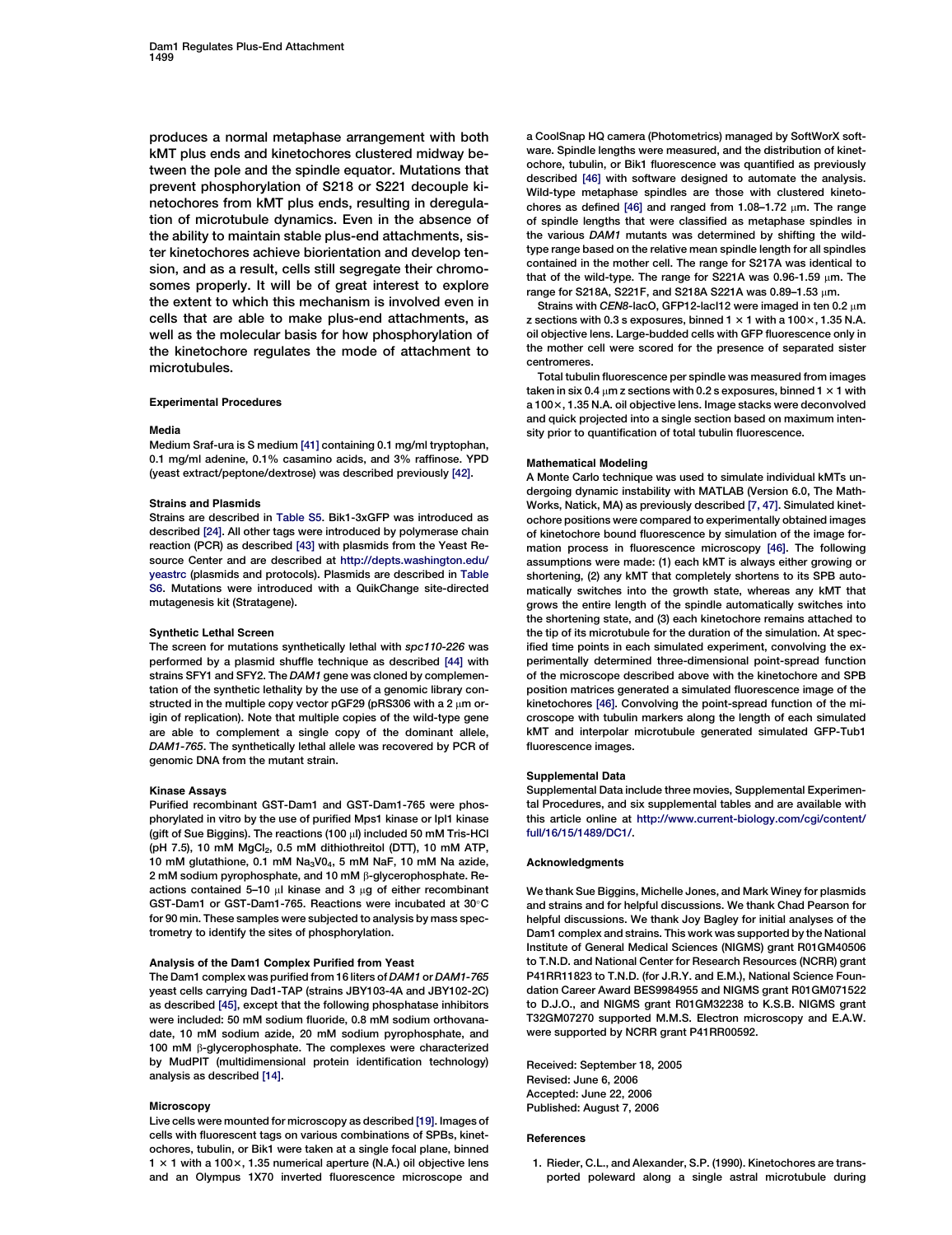<span id="page-11-0"></span>chromosome attachment to the spindle in newt lung cells. J. Cell Biol. 110, 81–95.

- 2. Hayden, J.H., Bowser, S.S., and Rieder, C.L. (1990). Kinetochores capture astral microtubules during chromosome attachment to the mitotic spindle: Direct visualization in live newt lung cells. J. Cell Biol. 111, 1039–1045.
- 3. Merdes, A., and De Mey, J. (1990). The mechanism of kinetochore-spindle attachment and polewards movement analyzed in PtK2 cells at the prophase-prometaphase transition. Eur. J. Cell Biol. 53, 313–325.
- 4. Rieder, C.L., and Salmon, E.D. (1998). The vertebrate cell kinetochore and its roles during mitosis. Trends Cell Biol. 8, 310–318.
- 5. Tanaka, K., Mukae, N., Dewar, H., van Breugel, M., James, E.K., Prescott, A.R., Antony, C., and Tanaka, T.U. (2005). Molecular mechanisms of kinetochore capture by spindle microtubules. Nature 434, 987–994.
- 6. Pearson, C.G., Yeh, E., Gardner, M., Odde, D., Salmon, E.D., and Bloom, K. (2004). Stable kinetochore-microtubule attachment constrains centromere positioning in metaphase. Curr. Biol. 14, 1962–1967.
- 7. Gardner, M.K., Pearson, C.G., Sprague, B.L., Zarzar, T.R., Bloom, K., Salmon, E.D., and Odde, D.J. (2005). Tension-dependent regulation of microtubule dynamics at kinetochores can explain metaphase congression in yeast. Mol. Biol. Cell 16, 3764–3765.
- 8. Pearson, C.G., Maddox, P.S., Salmon, E.D., and Bloom, K. (2001). Budding yeast chromosome structure and dynamics during mitosis. J. Cell Biol. 152, 1255–1266.
- 9. He, X., Asthana, S., and Sorger, P.K. (2000). Transient sister chromatid separation and elastic deformation of chromosomes during mitosis in budding yeast. Cell 101, 763–775.
- 10. Goshima, G., and Yanagida, M. (2000). Establishing biorientation occurs with precocious separation of the sister kinetochores, but not the arms, in the early spindle of budding yeast. Cell 100, 619–633.
- 11. McAinsh, A.D., Tytell, J.D., and Sorger, P.K. (2003). Structure, function, and regulation of budding yeast kinetochores. Annu. Rev. Cell Dev. Biol. 19, 519–539.
- 12. Miranda, J.J., De Wulf, P., Sorger, P.K., and Harrison, S.C. (2005). The yeast DASH complex forms closed rings on microtubules. Nat. Struct. Mol. Biol. 12, 138–143.
- 13. Westermann, S., Avila-Sakar, A., Wang, H.W., Niederstrasser, H., Wong, J., Drubin, D.G., Nogales, E., and Barnes, G. (2005). Formation of a dynamic kinetochore-microtubule interface through assembly of the Dam1 ring complex. Mol. Cell 17, 277–290.
- 14. Cheeseman, I.M., Anderson, S., Jwa, M., Green, E.M., Kang, J., Yates, J.R., 3rd, Chan, C.S., Drubin, D.G., and Barnes, G. (2002). Phospho-regulation of kinetochore-microtubule attachments by the Aurora kinase Ipl1p. Cell 111, 163–172.
- 15. Shang, C., Hazbun, T.R., Cheeseman, I.M., Aranda, J., Fields, S., Drubin, D.G., and Barnes, G. (2003). Kinetochore protein interactions and their regulation by the Aurora kinase Ipl1p. Mol. Biol. Cell 14, 3342–3355.
- 16. Pinsky, B.A., Kung, C., Shokat, K.M., and Biggins, S. (2006). The Ipl1-Aurora protein kinase activates the spindle checkpoint by creating unattached kinetochores. Nat. Cell Biol. 8, 78–83.
- 17. Jones, M.H., Bachant, J.B., Castillo, A.R., Giddings, T.H., Jr., and Winey, M. (1999). Yeast Dam1p is required to maintain spindle integrity during mitosis and interacts with the Mps1p kinase. Mol. Biol. Cell 10, 2377–2391.
- 18. Jones, M.H., Huneycutt, B.J., Pearson, C.G., Zhang, C., Morgan, G., Shokat, K., Bloom, K., and Winey, M. (2005). Chemical genetics reveals a role for Mps1 kinase in kinetochore attachment during mitosis. Curr. Biol. 15, 160–165.
- 19. Yoder, T.J., McElwain, M.A., Francis, S.E., Bagley, J., Muller, E.G.D., Pak, B., O'Toole, E.T., Winey, M., and Davis, T.N. (2005). Analysis of a spindle pole body mutant reveals a defect in bi-orientation and illuminates spindle forces. Mol. Biol. Cell 16, 141–152.
- 20. Kang, J., Cheeseman, I.M., Kallstrom, G., Velmurugan, S., Barnes, G., and Chan, C.S. (2001). Functional cooperation of Dam1, Ipl1, and the inner centromere protein (INCENP)-related

protein Sli15 during chromosome segregation. J. Cell Biol. 155, 763–774.

- 21. Cheeseman, I.M., Enquist-Newman, M., Muller-Reichert, T., Drubin, D.G., and Barnes, G. (2001). Mitotic spindle integrity and kinetochore function linked by the Duo1p/Dam1p complex. J. Cell Biol. 152, 197–212.
- 22. Maddox, P.S., Bloom, K.S., and Salmon, E.D. (2000). The polarity and dynamics of microtubule assembly in the budding yeast Saccharomyces cerevisiae. Nat. Cell Biol. 2, 36–41.
- 23. Pearson, C.G., Gardner, M.K., Paliulis, L.V., Salmon, E.D., Odde, D.J., and Bloom, K. (2006). Measuring nanometer scale gradients in spindle microtubule dynamics using model convolution microscopy. Mol. Biol. Cell, in press. Published online June 28, 2006. 10.1091/mbc.E06-04-0312.
- 24. Lin, H., de Carvalho, P., Kho, D., Tai, C.Y., Pierre, P., Fink, G.R., and Pellman, D. (2001). Polyploids require Bik1 for kinetochoremicrotubule attachment. J. Cell Biol. 155, 1173–1184.
- 25. He, X., Rines, D.R., Espelin, C.W., and Sorger, P.K. (2001). Molecular analysis of kinetochore-microtubule attachment in budding yeast. Cell 106, 195–206.
- 26. Wolyniak, M.J., Blake-Hodek, K., Kosco, K., Hwang, E., You, L., and Huffaker, T.C. (2006). The regulation of microtubule dynamics in Saccharomyces cerevisiae by three interacting plus-end tracking proteins. Mol. Biol. Cell 6, 2789–2798.
- 27. Carvalho, P., Gupta, M.L., Jr., Hoyt, M.A., and Pellman, D. (2004). Cell cycle control of kinesin-mediated transport of Bik1 (CLIP-170) regulates microtubule stability and dynein activation. Dev. Cell 6, 815–829.
- 28. Stelzer, E.H.K. (1998). Contrast, resoltuion, pixelation, dynamic range and signal-to-noise ratio: Fundamental limits to resolution in fluorescence light microscopy. J. Microsc. 189, 15–24.
- 29. Muller, E.G.D., Snydsman, B.E., Novik, I., Hailey, D.W., Gestaut, D.R., Niemann, C.A., O'Toole, E.T., Giddings, T.H., Jr., Sundin, B.A., and Davis, T.N. (2005). The organization of the core proteins of the yeast spindle pole body. Mol. Biol. Cell 16, 3341– 3352.
- 30. Knop, M., and Schiebel, E. (1997). Spc98p and Spc97p of the yeast gamma-tubulin complex mediate binding to the spindle pole body via their interaction with Spc110p. EMBO J. 16, 6985–6995.
- 31. Vinh, D.B., Kern, J.W., Hancock, W.O., Howard, J., and Davis, T.N. (2002). Reconstitution and characterization of budding yeast gamma-tubulin complex. Mol. Biol. Cell 13, 1144–1157.
- 32. Bullitt, E., Rout, M.P., Kilmartin, J.V., and Akey, C.W. (1997). The yeast spindle pole body is assembled around a central crystal of Spc42p. Cell 89, 1077–1086.
- 33. O'Toole, E.T., Winey, M., and McIntosh, J.R. (1999). High-voltage electron tomography of spindle pole bodies and early mitotic spindles in the yeast Saccharomyces cerevisiae. Mol. Biol. Cell 10, 2017–2031.
- 34. Cheeseman, I.M., Brew, C., Wolyniak, M., Desai, A., Anderson, S., Muster, N., Yates, J.R., Huffaker, T.C., Drubin, D.G., and Barnes, G. (2001). Implication of a novel multiprotein Dam1p complex in outer kinetochore function. J. Cell Biol. 155, 1137– 1145.
- 35. Yoder, T.J., Pearson, C.G., Bloom, K., and Davis, T.N. (2003). The Saccharomyces cerevisiae spindle pole body is a dynamic structure. Mol. Biol. Cell 14, 3494–3505.
- 36. Byers, B., and Goetsch, L. (1974). Duplication of spindle plaques and integration of the yeast cell cycle. Cold Spring Harb. Symp. Quant. Biol. 38, 123–131.
- 37. Kapoor, T.M., Lampson, M.A., Hergert, P., Cameron, L., Cimini, D., Salmon, E.D., McEwen, B.F., and Khodjakov, A. (2006). Chromosomes can congress to the metaphase plate before biorientation. Science 311, 388–391.
- 38. Asbury, C.L., Gestaut, D.R., Powers, A.F., Franck, A.D., and Davis, T.N. (2006). The Dam1 kinetocchore complex harnesses micrrotubule dynamics to produce force and movement. Proc. Natl. Acad. Sci. USA 103, 9873–9878.
- 39. Winey, M., and Huneycutt, B.J. (2002). Centrosomes and checkpoints: The MPS1 family of kinases. Oncogene 21, 6161–6169.
- 40. Zhang, K., Lin, W., Latham, J.A., Riefler, G.M., Schumacher, J.M., Chan, C., Tatchell, K., Hawke, D.H., Kobayashi, R., and Dent, S.Y. (2005). The Set1 methyltransferase opposes Ipl1